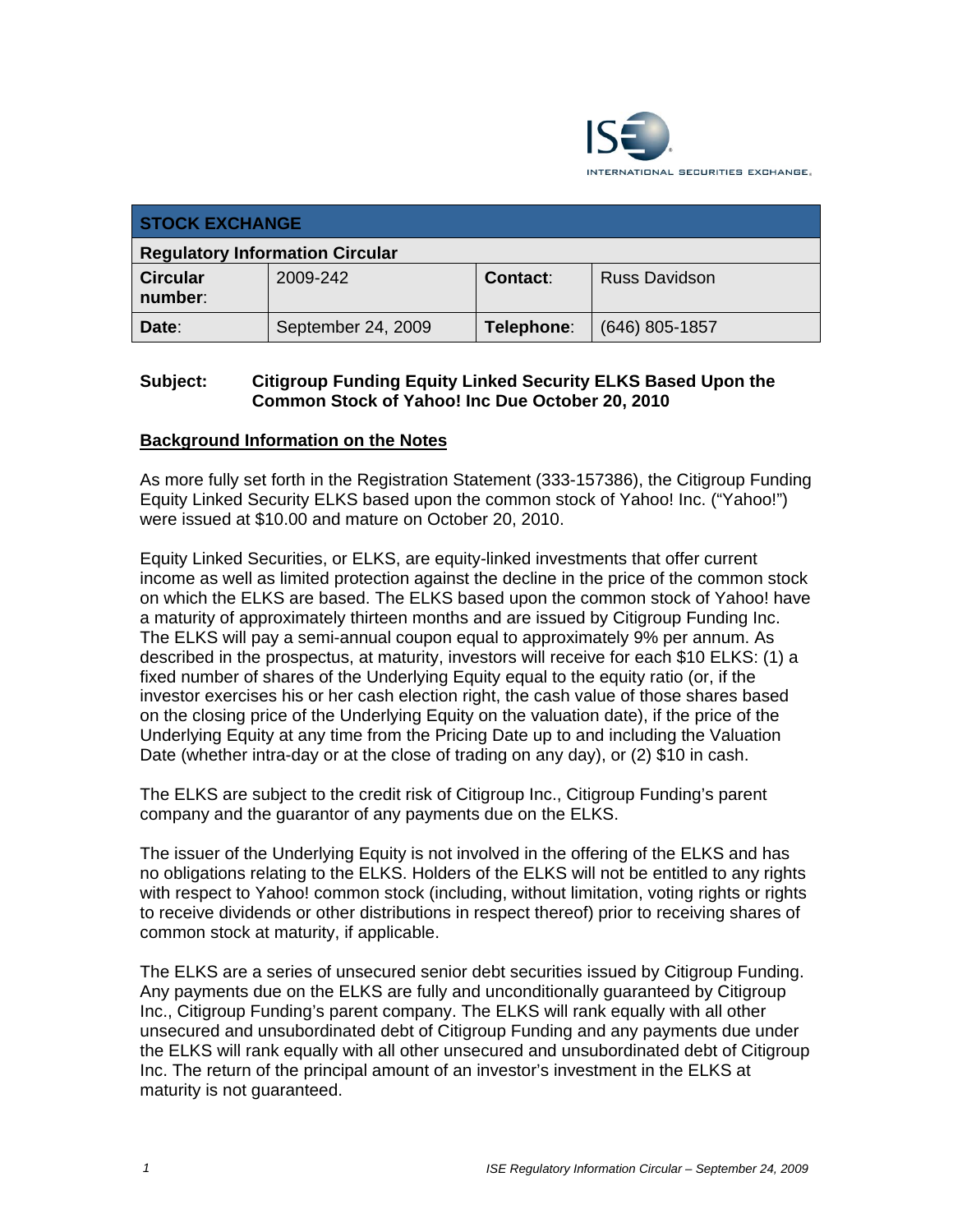Citigroup Investment Research or other affiliates of Citigroup Funding may publish research reports or otherwise express opinions or provide recommendations from time to time regarding Yahoo! common stock or other matters that may influence the price of Yahoo! common stock and, therefore, the value of the ELKS. Any research, opinion or recommendation expressed by Citigroup Investment Research or other Citigroup Funding affiliates may not be consistent with purchasing, holding or selling the ELKS. Other factors, many of which are beyond the issuer's control, will also influence the value of the ELKS. One can expect that generally the market price of the underlying common stock shares on any day will affect the value of the ELKS more than any other single factor. Other factors that may influence the value of the ELKS include: supply and demand for the ELKS, volatility of the underlying stock, interest rates, economic, financial, political and regulatory or judicial events. In addition, the time remaining to maturity and the credit worthiness of Citigroup Funding Inc. may influence the pricing of the ELKS.

For additional information regarding the Securities, including risks, please consult the pricing supplement.

#### **Exchange Rules Applicable to Trading in the Securities**

The Securities are considered equity securities, thus rendering trading in the Securities subject to the Exchange's existing rules governing the trading of equity securities.

#### **Trading Hours**

Trading in the Shares on ISE is on a UTP basis and is subject to ISE equity trading rules. The Shares will trade from 8:00 a.m. until 8:00 p.m. Eastern Time. Equity Electronic Access Members ("Equity EAMs") trading the Shares during the Extended Market Sessions are exposed to the risk of the lack of the calculation or dissemination of underlying index value or intraday indicative value ("IIV"). For certain derivative securities products, an updated underlying index value or IIV may not be calculated or publicly disseminated in the Extended Market hours. Since the underlying index value and IIV are not calculated or widely disseminated during Extended Market hours, an investor who is unable to calculate implied values for certain derivative securities products during Extended Market hours may be at a disadvantage to market professionals.

**This Regulatory Information Circular is not a statutory Prospectus. Equity EAMs should consult the Trust's Registration Statement, SAI, Prospectus and the Fund's website for relevant information.**